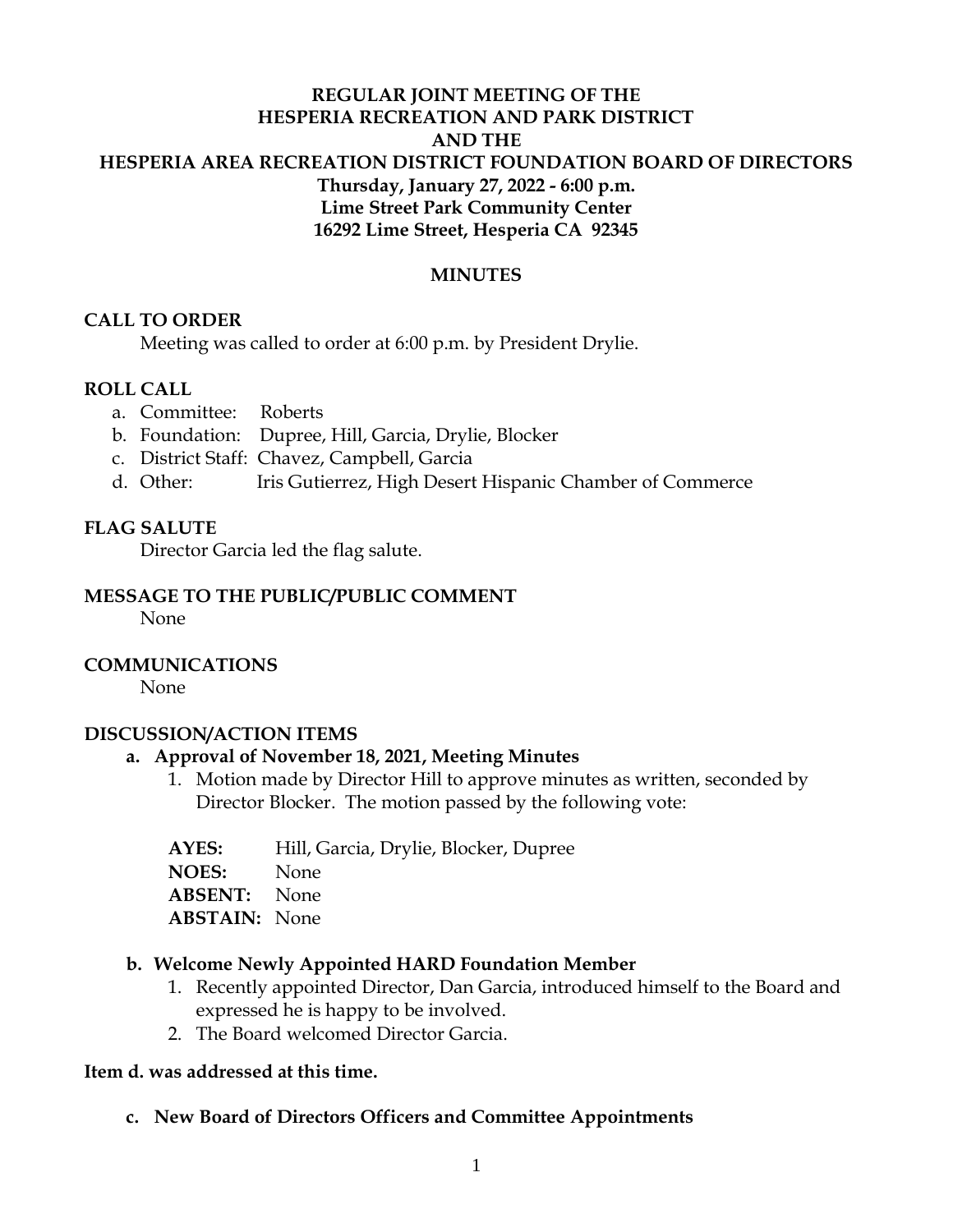(This Item was addressed after Item d.)

1. Mr. Chavez review the new District Board officers and Committee appointments.

## **d. Election of Officers, HARD Foundation**

(This Item was addressed after Item b.)

**PRESIDENT:** Motion made by Director Hill to nominate Drylie as President, seconded by Vice President Dupree. The motion passed by the following roll call vote:

| AYES:                | Garcia, Blocker, Dupree, Hill, Drylie |
|----------------------|---------------------------------------|
| <b>NOES:</b>         | None                                  |
| <b>ABSENT:</b> None  |                                       |
| <b>ABSTAIN:</b> None |                                       |

**VICE PRESIDENT:** Motion made by Vice President Dupree to nominate Blocker for Vice President, seconded by Director Hill. The motion passed by the following vote:

**AYES:** Drylie, Blocker, Dupree, Hill, Garcia **NOES:** None **ABSENT:** None **ABSTAIN:** None

**BOARD SECRETARY:** Motion made by President Drylie to nominate Karabeth Garcia as Board Secretary, seconded by Director Dupree. The motion passed by the following vote:

**AYES:** Blocker, Dupree, Hill, Garcia, Drylie **NOES:** None **ABSENT:** None **ABSTAIN:** None

### **e. Preservation Committee Update**

- 1. President Drylie reported on the various work being done by the Committee including: a Junior Historian workbook; Donation list; Signage for the Stratton House; Hesperia's Historic Preservation Facebook Group; Hill 582; and a geocache system.
- 2. They are moving forward, making good contacts, presentations, and good outreach.

## **f. Ad-Hoc Fundraiser Committee Update**

- 1. Vice President Blocker introduced Iris Gutierrez, High Desert Hispanic Chamber of Commerce. Ms. Gutierrez presented information of a proposed rodeo at Hesperia Lake Park.
- 2. The Board weighed the various details and possible dates.